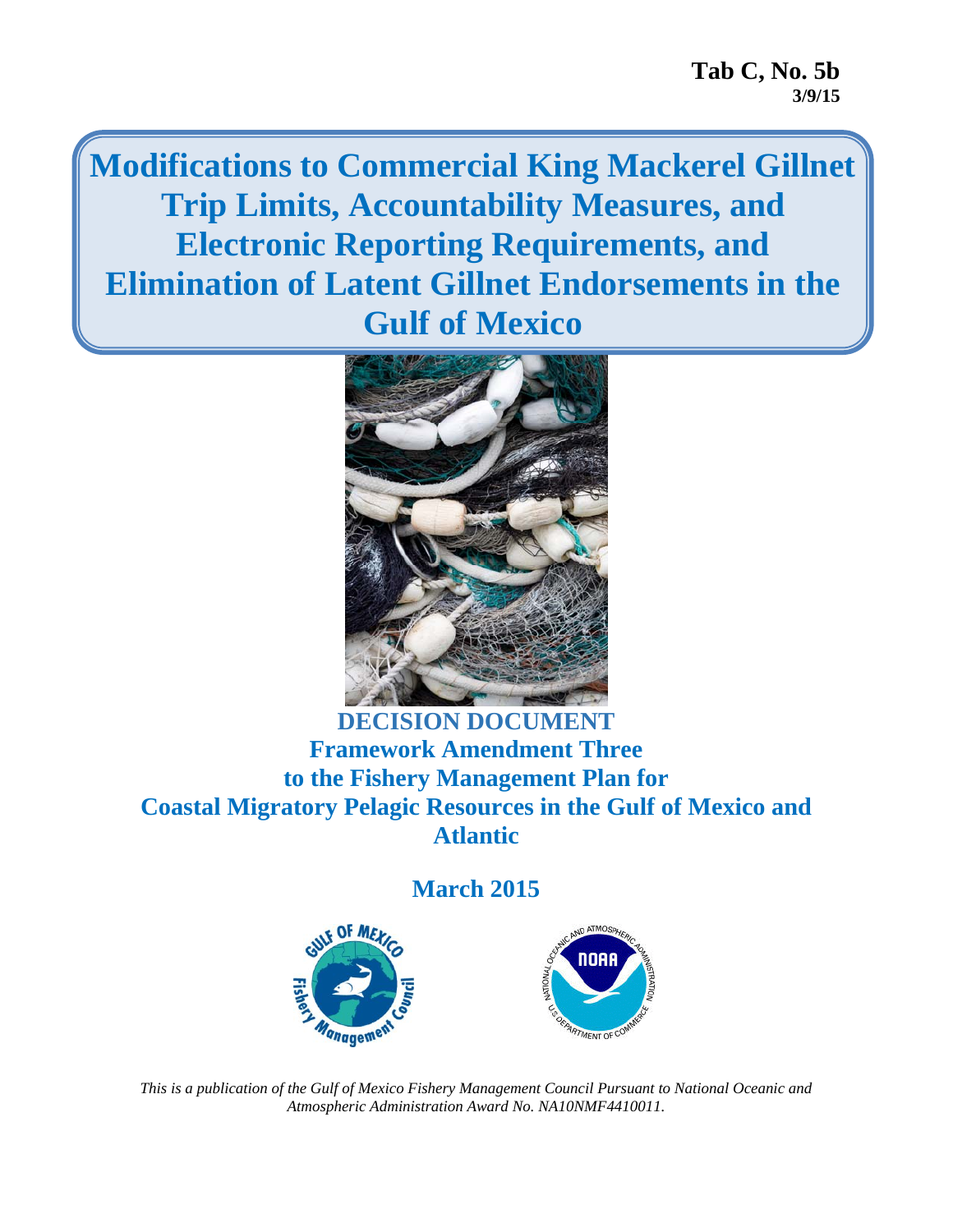# **MANAGEMENT ALTERNATIVES**

## **Action 1: Modify the Commercial King Mackerel Gillnet Trip Limit**

**Alternative 1:** No Action – Do not modify the commercial king mackerel gillnet trip limit of 25,000 pounds per day.

**Alternative 2:** Modify the commercial king mackerel gillnet daily trip limit: **Option 2a:** Increase the trip limit to 35,000 pounds **(Gulf CMP AP Preferred) Option 2b:** Increase the trip limit to 45,000 pounds **Option 2c:** Remove the trip limit for the commercial king mackerel gillnet component of the fishery

**Alternative 3:** Establish a buffer to the trip limit to account for landings uncertainty. This buffer can be in addition to the trip limit. Fishermen may profit from the sale of all king mackerel landed up to the trip limit, but will not be considered to have exceeded the trip limit unless the selected buffer has also been exceeded. Fishermen may not profit from the sale of any fish in excess of the trip limit. All king mackerel landed by vessels with gillnet endorsements, regardless of whether the trip limit has been exceeded, will count against that year's Gulf Southern Zone gillnet quota.

**Option 3a:** Establish a 5% buffer **Option 3b**: Establish a 10% buffer **Option 3c:** Establish a 20% buffer

*Note: The Gulf Council's CMP Advisory Panel (AP) recommended moving Alternative 3 of Action 1 to Considered but Rejected.*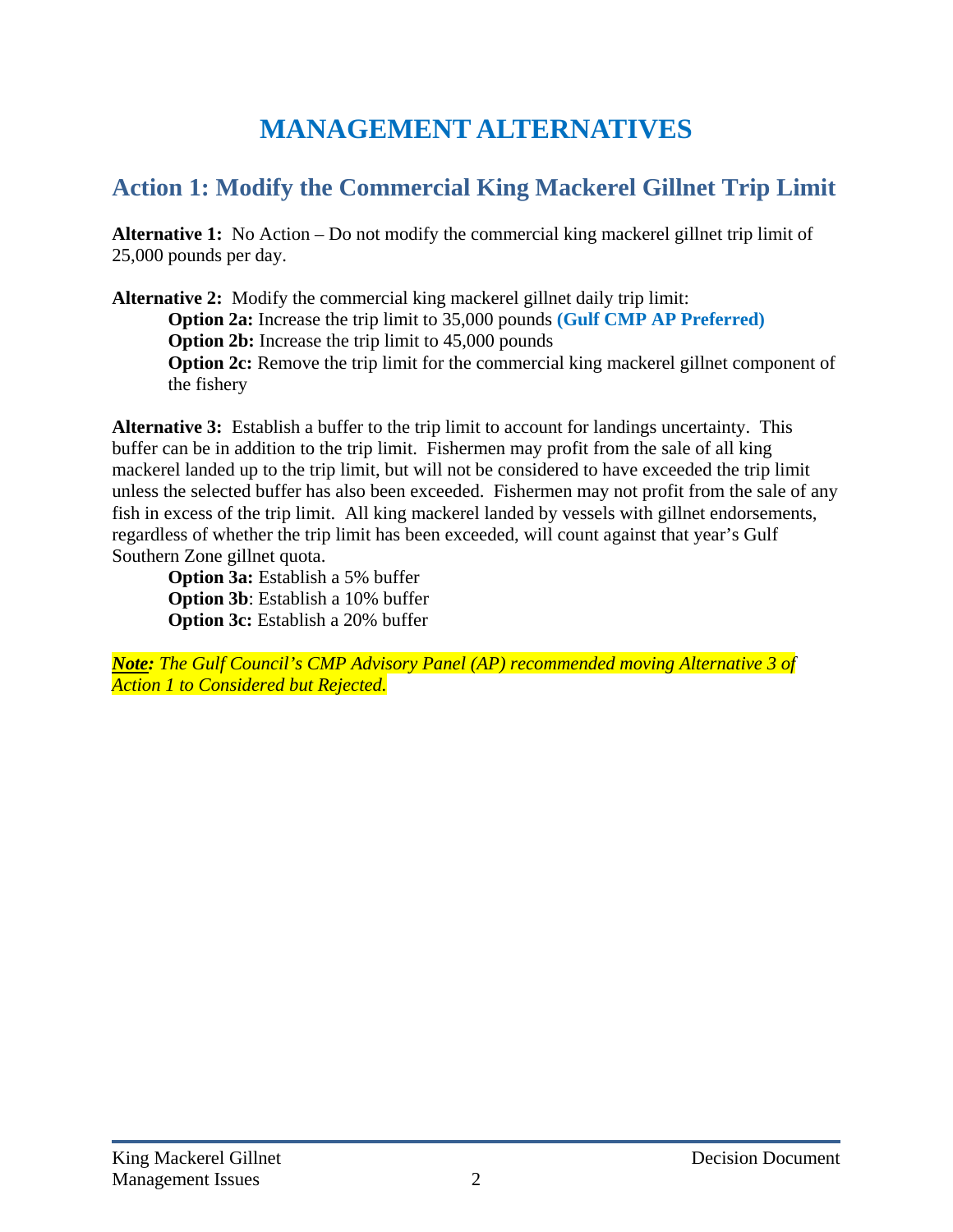## **Action 2: Modify Accountability Measures for the Gillnet Component of the Commercial King Mackerel Fishery**

**Alternative 1:** No Action – Do not modify accountability measures for the gillnet component of the commercial king mackerel fishery.

**Alternative 2:** Establish a payback provision for the gillnet component of the commercial king mackerel fishery, whereby the weight of any fish landed by a vessel with a gillnet endorsement in excess of the trip limit is deducted from the following year's Southern Zone Gillnet ACL. The NMFS will monitor the landings and make any necessary adjustments to the subsequent year's Southern Zone Gillnet ACL. The ACT (if established) will be adjusted to reflect the previously established percent buffer.

**Alternative 3:** Establish an annual catch target (ACT) for the Gulf of Mexico gillnet component of the commercial king mackerel fishery that is below the annual catch limit. The gillnet component of the commercial king mackerel fishery will be closed when the ACT is met or projected to be met.

**Option 3a:** ACT is equal to 95% of the ACL **(Gulf CMP AP Preferred) Option 3b**: ACT is equal to 90% of the ACL

**Option 3c:** ACT is equal to 80% of the ACL

**Option 3d:** ACT is based on the Gulf of Mexico Fishery Management Council's ACL/ACT Control Rule

**Option 3e:** If the gillnet component of the commercial king mackerel fishery does not land its quota in a given year, then the amount of any landings under the quota will be added to the following year's quota, up to but not exceeding the annual catch limit. **(Gulf CMP AP Preferred)**

**Alternative 4:** If the Southen Zone gillnet ACL is exceeded in a year, NMFS would reduce the Southern Zone gillnet ACL in the following year by the amount of the overage. The ACT (if established) will be adjusted to reflect the previously established percent buffer.

**Option a.** Payback regardless of stock status

**Option b.** Payback only if the Gulf king mackerel stock is overfished

**Note:** *Currently, the ACL = ABC in the Gulf of Mexico king mackerel fishery. Establishing an ACT in Alternative 3 provides a buffer between the quota and the ACL/ABC, making Alternative 5 a possibility. Alternative 5 is not feasible without Alternative 3 or 4.* 

**Note:** *The Gulf CMP AP recommended moving Alternative 2 of Action 2 to the Considered but Rejected Appendix.*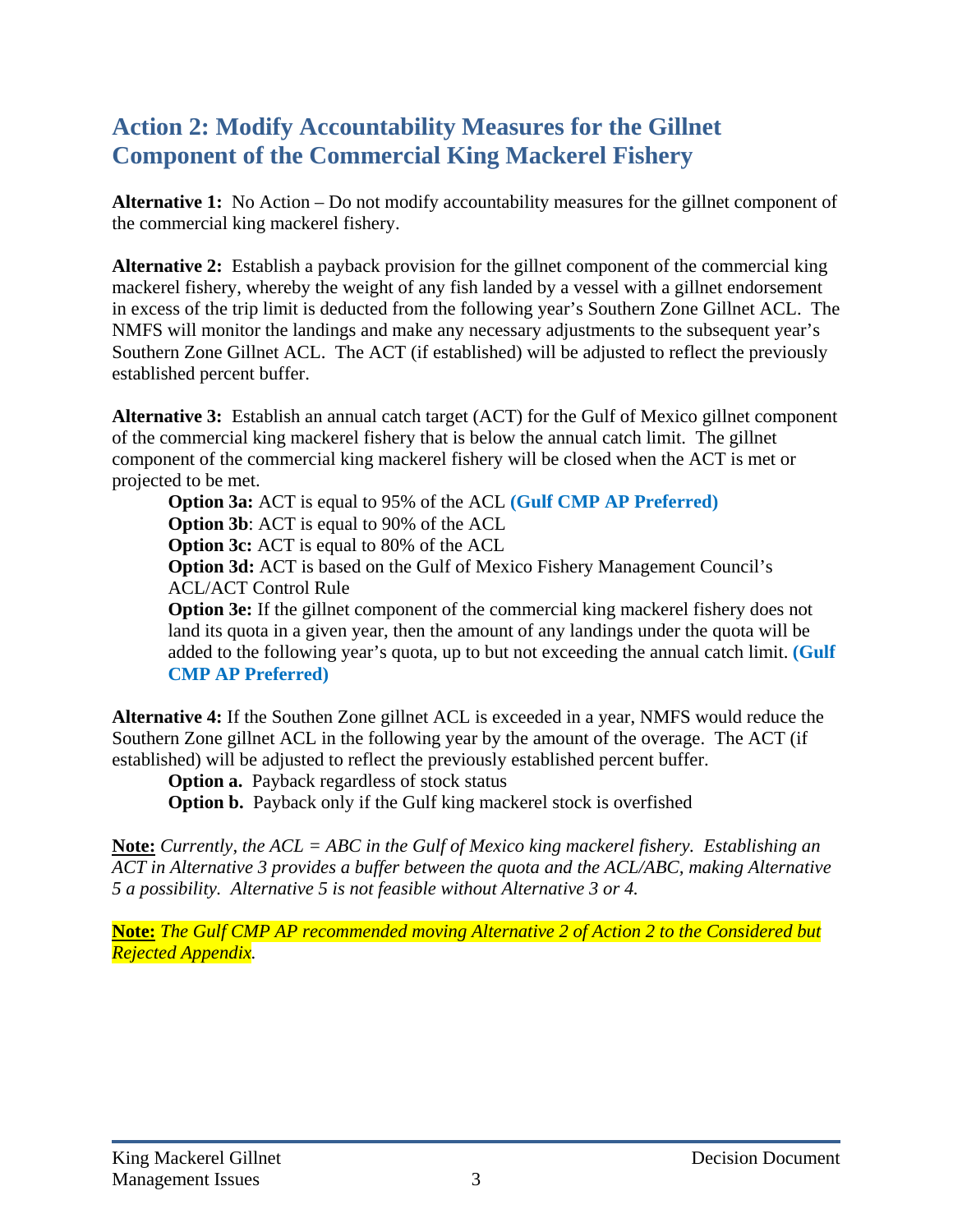### **Action 3: Modify Electronic Reporting Requirements for Dealers Receiving King Mackerel Harvested by Gillnet in the Gulf Southern Zone**

**Alternative 1:** No Action – Do not modify electronic reporting requirements for commercial king mackerel gillnet dealers. Dealers reporting purchases of king mackerel landed by the gillnet sector for the Gulf Southern Zone must submit forms daily to the electronic reporting system supported by the Southeast Fisheries Science Center by 6:00 a.m. local time. If no king mackerel landed by gillnet were received the previous day, a no landings report must be submitted by the same deadline.

**Alternative 2:** Remove the requirement for *daily* electronic reporting by commercial king mackerel gillnet dealers. Dealers reporting purchases of king mackerel landed by the gillnet sector for the Gulf Southern Zone must submit forms *weekly* for trips landing between Sunday and Saturday to the electronic reporting system supported by the Southeast Fisheries Science Center by 11:59 p.m. local time on the following Tuesday. If no king mackerel landed by gillnet were received the previous day, a no landings report must be submitted by the same deadline.

**Alternative 3:** Remove the requirement for *daily electronic* reporting by commercial king mackerel gillnet dealers. Dealers reporting purchases of king mackerel landed by the gillnet sector for the Gulf Southern Zone must report *daily via means determined by the National Marine Fisheries Service* (NMFS) during the open fishing season. Reporting frequency, methods, and deadlines may be modified upon notification by NMFS. If no king mackerel landed by gillnet were received the previous day, a no landings report must be submitted by the same deadline. In addition, dealers reporting purchases of king mackerel landed by the gillnet sector for the Gulf Southern Zone must submit forms *weekly* from trips landing between Sunday and Saturday to the electronic reporting system supported by the Southeast Fisheries Science Center by 11:59 p.m. local time on the following Tuesday. **(Gulf CMP AP Preferred)**